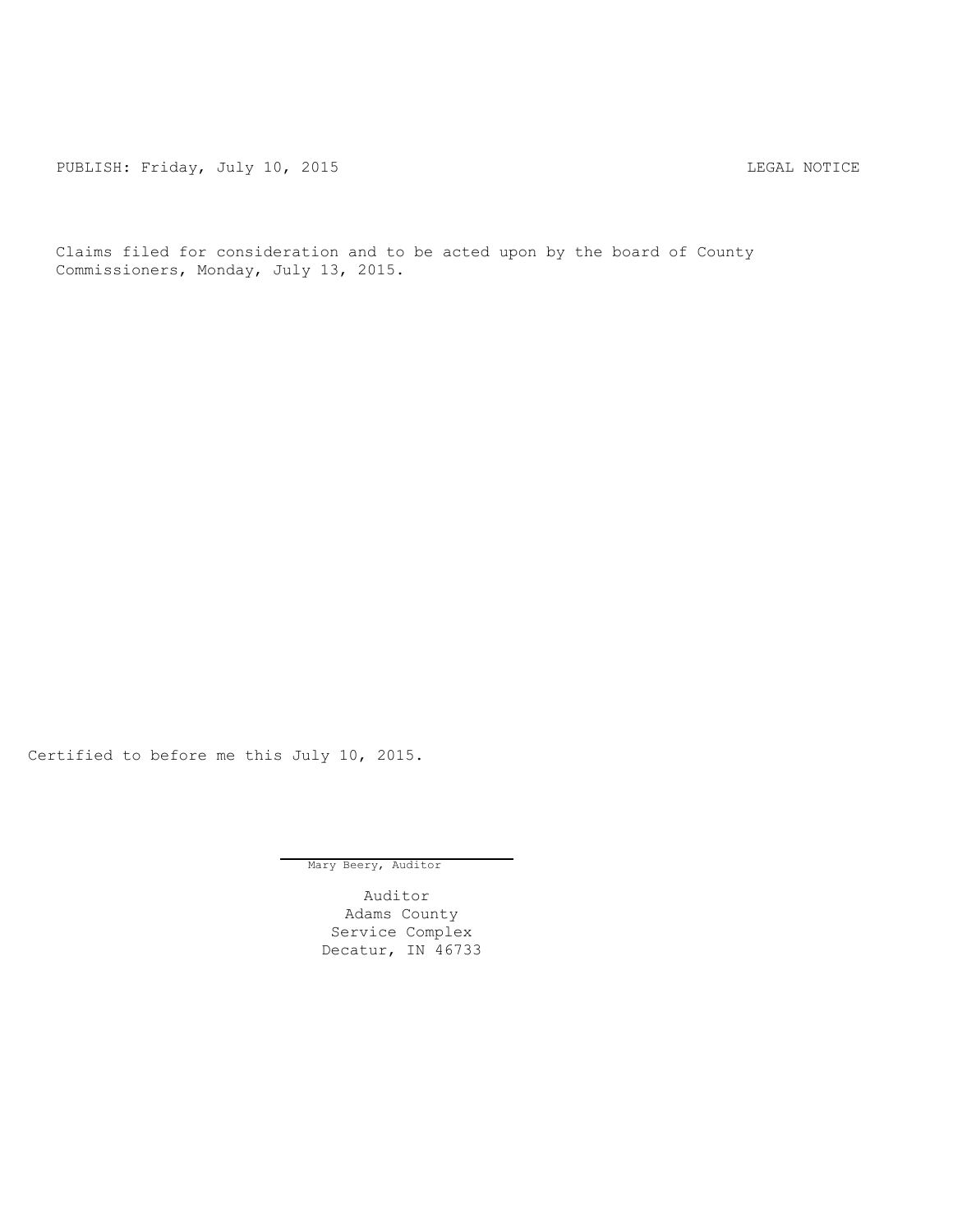

## **Claims Docket for Newspaper Adams County, Indiana**

## For Period: **6/16/2015** to **6/29/2015**

*313 W. Jefferson St. Decatur, IN 46733 (219) 724-2600*

## Date Claims to be Paid: **7/13/2015**

| <b>Vendor</b>                            | <u>Amount</u> | <b>Vendor</b>                               | <b>Amount</b> |
|------------------------------------------|---------------|---------------------------------------------|---------------|
| Adams County Council On Aging, Inc.      | 3,490.00      | Adams Memorial Hospital                     | 31,796.40     |
| Indiana Michigan Power                   | 1,103.89      | Arnold Lumber Co., Inc.                     | 150.08        |
| Berne Ready Mix                          | 4.50          | Berne Tri-Weekly News                       | 13.94         |
| Suburban Propane LP                      | 275.00        | Brateman's, Inc.                            | 85.99         |
| Butler, Fairman, & Seufer                | 1,650.00      | Chet's Pest Control                         | 90.00         |
| Cintas Location #338                     | 54.35         | City Of Decatur                             | 2,381.97      |
| <b>Complete Printing Service</b>         | 292.00        | Craigville Telephone Comp                   | 119.00        |
| Decatur Daily Democrat                   | 115.90        | <b>Decatur Dental Services</b>              | 403.00        |
| <b>Decatur Postmaster</b>                | 339.00        | Douglas L. Bauman                           | 108.00        |
| Erie Haven                               | 702.40        | Gordon Food Service                         | 2,524.47      |
| H M L, Inc.                              | 825.00        | <b>Innovative Concepts</b>                  | 45.00         |
| Landis & Sons Drainage                   | 227.00        | Legal Directories Publishing Co. Inc.       | 69.75         |
| Lehman Feed Mill                         | 1,737.00      | Manatron Inc.                               | 50.00         |
| Mark S. Gresla, MD                       | 420.25        | Nipsco                                      | 986.51        |
| Park Center, Inc.                        | 194.41        | Piqua Repair Inc.                           | 89.90         |
| Quill Corporation                        | 78.91         | Roto-Rooter                                 | 200.00        |
| Print Shop                               | 126.70        | Tractor Supply Credit Plan                  | 129.98        |
| Treasurer of Adams County                | 69,119.07     | Tri-State First Aid                         | 45.35         |
| Witham Toxicology Laboratory             | 1,958.20      | Zwick And Jahn Funeral Home                 | 100.00        |
| D & D Auto                               | 250.52        | Swiss City Veterinary Clinic                | 252.00        |
| CenturyLink                              | 606.97        | Van Wert County Sheriff's Department        | 85.49         |
| Ty A. Hanni                              | 615.91        | Jay County REMC                             | 43.54         |
| Rekeweg, Shane                           | 41.98         | Myers Floor Covering & Furniture            | 32.00         |
| Assoc. of IN Prosecuting Attorneys, Inc. | 300.00        | Bluhm & Reber                               | 620.00        |
| B Secure Alarm Systems, Inc.             | 81.37         | Lehman Auto Sales                           | 256.84        |
| Don Myers Plumbing                       | 528.00        | Connie Sprunger                             | 70.40         |
| Bloomington Ford, Inc.                   | 73,652.05     | Chad W. Sprunger                            | 968.85        |
| Tom Magnan/Special Needs                 | 182.61        | Kristina Nichols                            | 30.80         |
| Harvest Land Co-op                       | 138.97        | Wal-Mart                                    | 188.52        |
| Adams County Truck Repair, Inc.          | 1,986.40      | Advanced Imaging Solutions, Inc.            | 49.65         |
| <b>Fastenal Company</b>                  | 2,306.04      | Michael G. Werling                          | 710.00        |
| Troyer's Market LLC                      | 2,551.61      | E & B Paving, Inc.                          | 1,548.18      |
|                                          | 12,141.96     |                                             |               |
| Harris Computer Systems                  | 92.40         | Bi-County Services, Inc.                    | 3,276.00      |
| Deb Stevens<br>Deborah A. Schantz        |               | Forms Management Group, Inc.<br>PC Mall-Gov | 245.06        |
|                                          | 78.50         |                                             | 685.92        |
| Verizon Wireless                         | 533.88        | Stationair's Express                        | 1,063.82      |
| Landon Patterson                         | 74.80         | Moore Medical Corporation                   | 4,232.81      |
| Schwartz Blacksmith, LLC                 | 33.75         | CDW Government, Inc.                        | 687.61        |
| Chad Kukelhan                            | 280.00        | LBH Chemical & Industrial                   | 1,110.84      |
| RICOH USA, INC.                          | 87.15         | Office Depot                                | 104.49        |
| Department of Homeland Security          | 150.00        | Decatur Ace Hardware                        | 232.64        |
| WM Imaging Solutions, Inc.               | 31.52         | Michael Ainsworth                           | 2,303.00      |
| Fruchte Painting & Decorating            | 1,885.00      | Association of Indiana Counties             | 30.00         |
| First Response                           | 101.97        | Data Strategy                               | 10,786.00     |
| O'Reilly Auto Parts                      | 11.91         | Phil Eicher                                 | 50.00         |
| Global GOV/ED Solutions Inc.             | 324.99        | Brenda Alexander                            | 165.78        |
| Purdue CES Education Fund                | 50.00         | Carnall, Andrews & Crell, P.C.              | 478.10        |
| Anna Steiner                             | 50.00         | <b>Central Customer Charges</b>             | 151.58        |